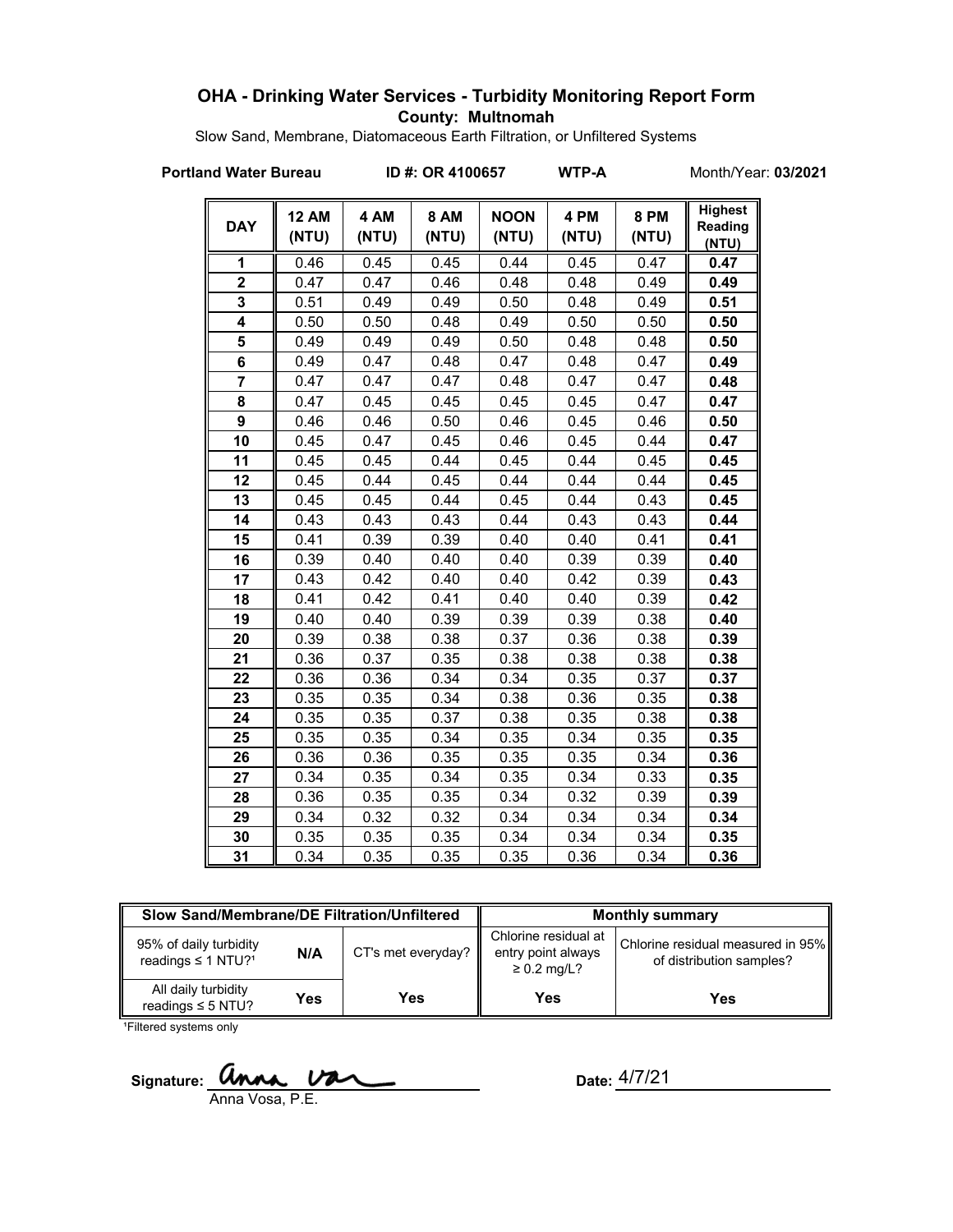# **OHA - Drinking Water Services**

## **Surface Water Quality Data Conduit 3**

Portland Water Bureau **ID#: OR 4100657** WTP-A Month/Year: 03/2021

| Date /<br><b>Time</b> | Peak<br><b>Hourly</b><br><b>Flow</b> | <b>Minimum</b><br><b>Hourly</b><br><b>Average Free</b><br>Chlorine (C) | <b>Contact</b><br>Time (T) | <b>Actual</b><br><b>CT</b> | <b>Temp</b>      | pH   | Req'd<br><b>CT</b> | CT Met?        | Min. Hourly<br><b>Average Total</b><br><b>Chlorine at</b><br><b>First User</b> |
|-----------------------|--------------------------------------|------------------------------------------------------------------------|----------------------------|----------------------------|------------------|------|--------------------|----------------|--------------------------------------------------------------------------------|
|                       | <b>MGD</b>                           | ppm or mg/L                                                            | min.                       | $C \times T$               | $\rm ^{\circ}C$  |      | <b>Tables</b>      | Y/N            | ppm or mg/L                                                                    |
| 1/2                   | 39.06                                | 2.20                                                                   | 252.3                      | 555.4                      | 4.7              | 6.49 | 153.4              | Y              | 2.19                                                                           |
| 2/4                   | 38.92                                | 2.21                                                                   | 253.2                      | 560.7                      | 4.7              | 6.48 | 151.3              | $\overline{Y}$ | 2.20                                                                           |
| $\overline{3}/3$      | 38.69                                | 2.22                                                                   | 254.6                      | 565.6                      | 4.8              | 6.47 | 149.7              | Y              | 2.21                                                                           |
| 4/21                  | 38.96                                | 2.21                                                                   | 252.9                      | 559.5                      | 5.0              | 6.47 | 150.7              | Y              | 2.18                                                                           |
| 5/2                   | 39.00                                | 2.21                                                                   | 252.7                      | 558.8                      | 5.0              | 6.46 | 150.6              | $\overline{Y}$ | 2.19                                                                           |
| 6/0                   | 38.71                                | 2.23                                                                   | 254.7                      | 567.1                      | 4.9              | 6.48 | 149.6              | $\overline{Y}$ | 2.20                                                                           |
| 7/23                  | 38.46                                | 2.21                                                                   | 256.3                      | 566.1                      | 4.9              | 6.49 | 152.6              | $\overline{Y}$ | 2.20                                                                           |
| 8/5                   | 38.47                                | 2.17                                                                   | 256.0                      | 556.1                      | 5.0              | 6.51 | 134.3              | Υ              | 2.20                                                                           |
| 9/10                  | 38.01                                | 2.17                                                                   | 259.3                      | 561.7                      | 5.0              | 6.56 | 146.9              | Y              | 2.19                                                                           |
| 10/8                  | 37.68                                | 2.18                                                                   | 261.6                      | 569.8                      | 5.0              | 6.53 | 135.4              | Y              | 2.18                                                                           |
| 11/6                  | 28.24                                | 2.21                                                                   | 349.1                      | 773.2                      | 5.0              | 6.51 | 139.4              | Ÿ              | 2.20                                                                           |
| $\frac{1}{12}$ / 6    | 28.06                                | 2.18                                                                   | 351.2                      | 764.7                      | 5.2              | 6.54 | 135.7              | $\overline{Y}$ | 2.16                                                                           |
| 13/8                  | 27.90                                | 2.17                                                                   | 353.1                      | 766.2                      | 5.3              | 6.54 | 136.6              | $\overline{Y}$ | 2.15                                                                           |
| 14/10                 | 27.91                                | 2.21                                                                   | 353.0                      | 781.2                      | $\overline{5.5}$ | 6.50 | 139.3              | $\overline{Y}$ | 2.20                                                                           |
| 15/8                  | 27.96                                | 2.24                                                                   | 352.3                      | 789.6                      | $\overline{5.2}$ | 6.47 | 135.9              | $\overline{Y}$ | 2.18                                                                           |
| 16/1                  | 27.93                                | 2.23                                                                   | 352.5                      | 786.0                      | 5.2              | 6.46 | 136.5              | Υ              | 2.14                                                                           |
| 17/1                  | 27.94                                | 2.20                                                                   | 352.5                      | 775.9                      | $\overline{5.3}$ | 6.47 | 138.5              | Ÿ              | 2.11                                                                           |
| 18/9                  | 27.94                                | 2.20                                                                   | 352.2                      | 775.0                      | 5.5              | 6.53 | 141.6              | Y              | 2.10                                                                           |
| 19/5                  | 28.45                                | 2.17                                                                   | 346.3                      | 751.2                      | 5.4              | 6.50 | 134.2              | $\overline{Y}$ | 2.14                                                                           |
| 20 / 22               | 24.08                                | 2.18                                                                   | 409.2                      | 893.4                      | 5.3              | 6.55 | 136.1              | Υ              | 2.18                                                                           |
| 21/10                 | 24.37                                | 2.19                                                                   | 404.4                      | 887.3                      | $\overline{5.2}$ | 6.59 | 137.8              | $\overline{Y}$ | 2.16                                                                           |
| 22/22                 | 24.88                                | 2.20                                                                   | 396.5                      | 872.4                      | 5.4              | 6.57 | 144.0              | Υ              | 2.21                                                                           |
| 23/0                  | 24.87                                | 2.19                                                                   | 396.2                      | 868.5                      | 5.4              | 6.56 | 136.4              | Y              | 2.19                                                                           |
| 24 / 23               | 24.57                                | 2.16                                                                   | 401.7                      | 868.2                      | 5.6              | 6.56 | 138.3              | Y              | 2.15                                                                           |
| 25/21                 | 24.95                                | 2.18                                                                   | 395.0                      | 859.5                      | 5.3              | 6.52 | 134.8              | Y              | 2.16                                                                           |
| 26/0                  | 24.91                                | 2.18                                                                   | 395.8                      | 864.3                      | 5.5              | 6.53 | 134.7              | Y              | 2.18                                                                           |
| 27/8                  | 29.46                                | 2.21                                                                   | 334.2                      | 739.7                      | 5.5              | 6.53 | 141.0              | Ÿ              | 2.17                                                                           |
| 28/0                  | $\overline{29.15}$                   | 2.18                                                                   | 338.0                      | 736.6                      | 5.4              | 6.54 | 136.0              | $\overline{Y}$ | 2.16                                                                           |
| 29/7                  | 29.86                                | 2.20                                                                   | 329.8                      | 726.5                      | 5.4              | 6.56 | 143.6              | Y              | 2.19                                                                           |
| 30/23                 | 34.60                                | 2.20                                                                   | 284.8                      | 625.2                      | 5.8              | 6.54 | 135.0              | Y              | 2.18                                                                           |
| 31/9                  | 34.64                                | 2.18                                                                   | 283.9                      | 619.0                      | 5.9              | 6.62 | 139.8              | Y              | 2.19                                                                           |

## **Notes for Conduit 3 (C3):**

March 1 to 31, 2021: Conduit 3 in service from Headworks through Lusted and on to town.

Signature: **UNAA, UAA** Date:

Anna Vosa, P.E., Water Quality Engineer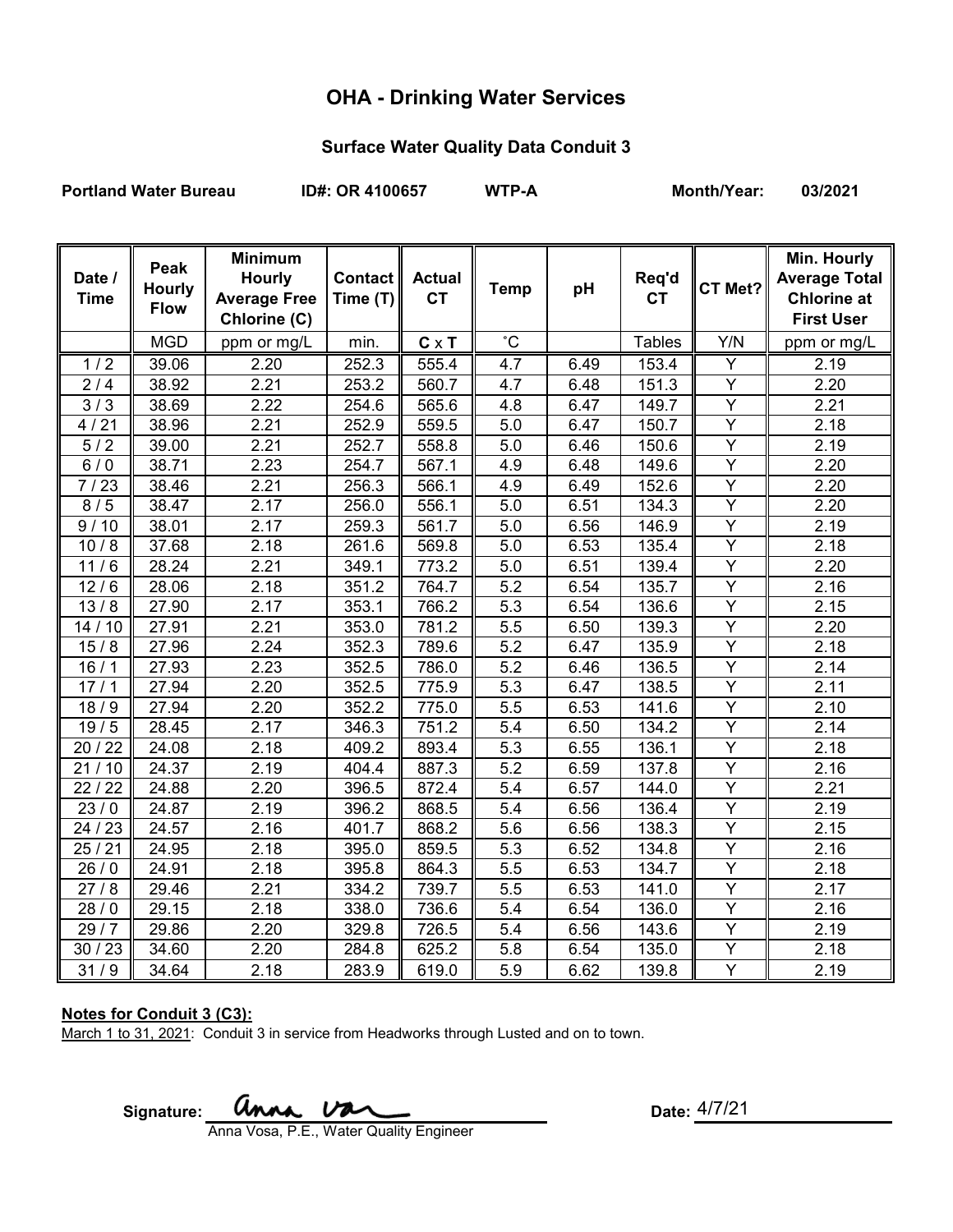# **OHA - Drinking Water Services**

## **Surface Water Quality Data Conduit 2**

**Portland Water Bureau ID#: OR 4100657 WTP-A Month/Year: 03/2021**

| Date /<br><b>Time</b> | Peak<br><b>Hourly</b><br><b>Flow</b> | <b>Minimum</b><br><b>Hourly</b><br><b>Average Free</b><br>Chlorine (C) | Contact   <br>Time $(T)$ | <b>Actual</b><br><b>CT</b> | <b>Temp</b>  | pH   | Req'd<br><b>CT</b> | CT Met?        | <b>Min. Hourly</b><br><b>Average Total</b><br><b>Chlorine at</b><br><b>First User</b> |
|-----------------------|--------------------------------------|------------------------------------------------------------------------|--------------------------|----------------------------|--------------|------|--------------------|----------------|---------------------------------------------------------------------------------------|
|                       | <b>MGD</b>                           | ppm or mg/L                                                            | min.                     | $C \times T$               | $^{\circ}$ C |      | <b>Tables</b>      | Y/N            | ppm or mg/L                                                                           |
| 1/8                   | 42.24                                | 2.18                                                                   | 269.6                    | 587.4                      | 4.7          | 6.42 | 138.8              | Υ              | 2.16                                                                                  |
| 2/6                   | 42.02                                | 2.20                                                                   | 270.8                    | 595.5                      | 4.7          | 6.51 | 139.6              | Υ              | 2.18                                                                                  |
| 3/6                   | 41.80                                | 2.21                                                                   | 272.3                    | 602.7                      | 4.8          | 6.49 | 151.7              | Υ              | 2.17                                                                                  |
| 4/19                  | 42.13                                | 2.19                                                                   | 270.2                    | 591.0                      | 5.0          | 6.48 | 140.3              | Ÿ              | 2.15                                                                                  |
| $\overline{5/6}$      | 42.23                                | 2.19                                                                   | 270.0                    | 590.0                      | 5.0          | 6.48 | 140.6              | Y              | 2.14                                                                                  |
| 6/6                   | 41.57                                | 2.22                                                                   | 272.3                    | 603.4                      | 4.9          | 6.48 | 150.8              | Ÿ              | 2.20                                                                                  |
| 7/19                  | 41.59                                | 2.22                                                                   | 273.9                    | 607.2                      | 4.9          | 6.48 | 150.6              | Υ              | 2.20                                                                                  |
| 8/18                  | 41.10                                | 2.17                                                                   | 274.4                    | 596.0                      | 5.0          | 6.49 | 133.6              | Y              | 2.05                                                                                  |
| 9/9                   | 41.12                                | 2.19                                                                   | 277.1                    | 606.3                      | 5.0          | 6.51 | 141.3              | Ÿ              | 2.16                                                                                  |
| 10/7                  | 40.75                                | 2.16                                                                   | 227.5                    | 492.0                      | 5.0          | 6.51 | 135.1              | Y              | 2.12                                                                                  |
| 11/6                  | 24.50                                | 2.19                                                                   | 261.8                    | 573.9                      | 5.0          | 6.51 | 133.1              | $\overline{Y}$ | 2.13                                                                                  |
| $\overline{12}$       |                                      |                                                                        |                          |                            |              |      |                    |                |                                                                                       |
| 13                    |                                      |                                                                        |                          |                            |              |      |                    |                |                                                                                       |
| 14                    |                                      |                                                                        |                          |                            |              |      |                    |                |                                                                                       |
| 15                    |                                      |                                                                        |                          |                            |              |      |                    |                |                                                                                       |
| 16                    |                                      |                                                                        |                          |                            |              |      |                    |                |                                                                                       |
| 17                    |                                      |                                                                        |                          |                            |              |      |                    |                |                                                                                       |
| $\overline{18}$       |                                      |                                                                        |                          |                            |              |      |                    |                |                                                                                       |
| 19                    |                                      |                                                                        |                          |                            |              |      |                    |                |                                                                                       |
| 20                    |                                      |                                                                        |                          |                            |              |      |                    |                |                                                                                       |
| 21                    |                                      | Conduit 2 Out of Service from Headworks through Lusted to Gresham      |                          |                            |              |      |                    |                |                                                                                       |
| 22                    |                                      |                                                                        |                          |                            |              |      |                    |                |                                                                                       |
| 23                    |                                      |                                                                        |                          |                            |              |      |                    |                |                                                                                       |
| 24                    |                                      |                                                                        |                          |                            |              |      |                    |                |                                                                                       |
| 25                    |                                      |                                                                        |                          |                            |              |      |                    |                |                                                                                       |
| 26                    |                                      |                                                                        |                          |                            |              |      |                    |                |                                                                                       |
| $\overline{27}$       |                                      |                                                                        |                          |                            |              |      |                    |                |                                                                                       |
| 28                    |                                      |                                                                        |                          |                            |              |      |                    |                |                                                                                       |
| 29                    |                                      |                                                                        |                          |                            |              |      |                    |                |                                                                                       |
| 30                    |                                      |                                                                        |                          |                            |              |      |                    |                |                                                                                       |
| 31                    |                                      |                                                                        |                          |                            |              |      |                    |                |                                                                                       |

#### **Notes for Conduit 2 (C2):**

March 1 to 11, 2021: Conduit 2 out of service from Headworks to Hudsons Intertie; Conduit 4 feeding Conduit 2 at Hudsons Intertie, Conduit 2 in service from Hudsons through Lusted and on to town.

March 11 to 31, 2011: Conduit 2 out of service from Headworks through Lusted to Gresham. Gresham backfed by Conduit 2 from Powell Butte.

Signature: **UNNA, VAL** COME CONTROLLER: Date:

Anna Vosa, P.E., Water Quality Engineer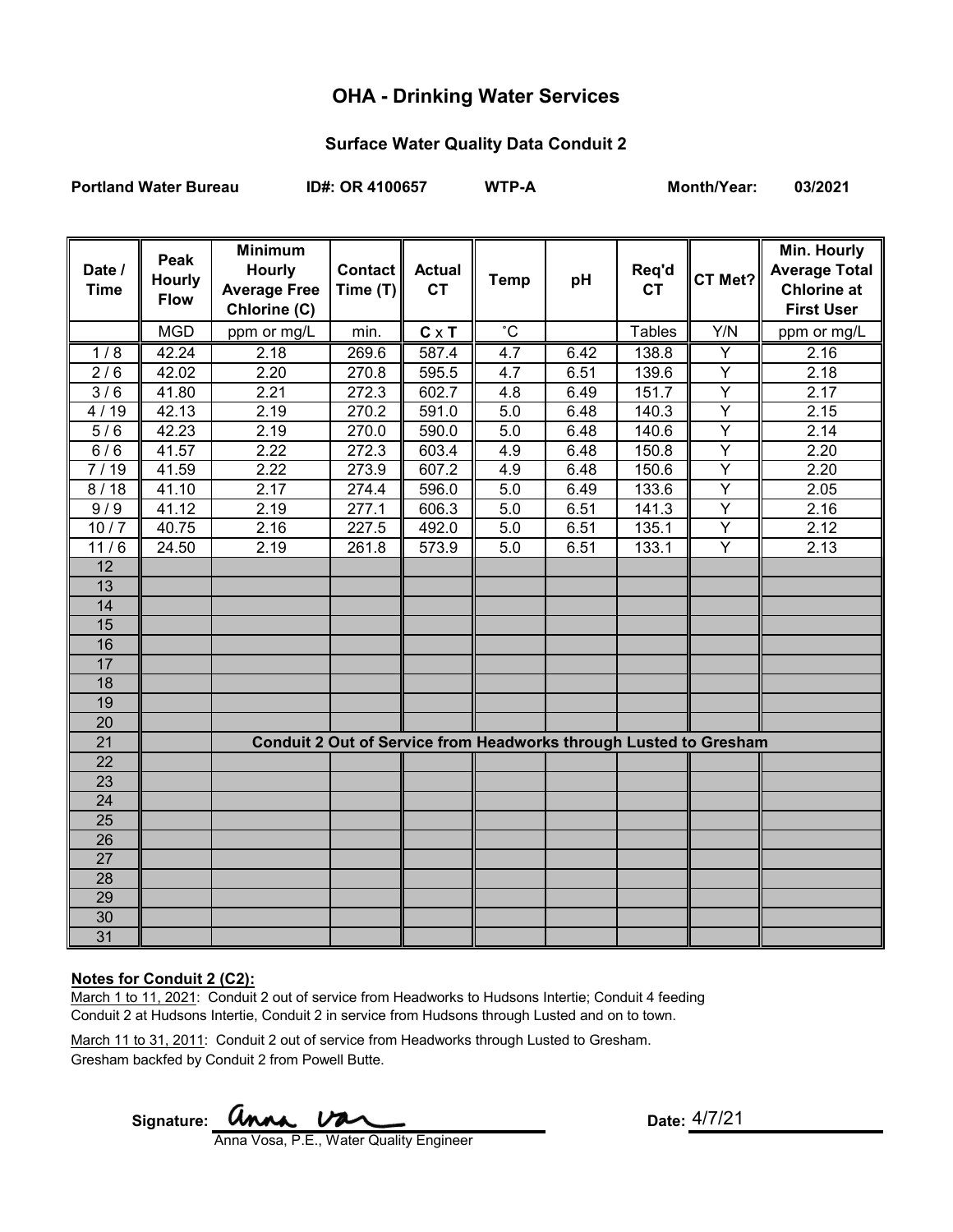# **OHA - Drinking Water Services**

## **Surface Water Quality Data Conduit 4**

Portland Water Bureau **ID#: OR 4100657** WTP-A Month/Year: 03/2021

| Date /<br><b>Time</b>   | Peak<br><b>Hourly</b><br><b>Flow</b> | <b>Minimum</b><br><b>Hourly</b><br><b>Average Free</b><br>Chlorine (C)       | <b>Contact</b><br>Time (T) | <b>Actual</b><br><b>CT</b> | <b>Temp</b>      | pH   | Req'd<br><b>CT</b> | CT Met?        | Min. Hourly<br><b>Average Total</b><br><b>Chlorine at</b><br><b>First User</b> |
|-------------------------|--------------------------------------|------------------------------------------------------------------------------|----------------------------|----------------------------|------------------|------|--------------------|----------------|--------------------------------------------------------------------------------|
|                         | <b>MGD</b>                           | ppm or mg/L                                                                  | min.                       | $C \times T$               | $^{\circ}$ C     |      | <b>Tables</b>      | Y/N            | ppm or mg/L                                                                    |
| $\mathbf{1}$            |                                      |                                                                              |                            |                            |                  |      |                    |                |                                                                                |
| $\overline{2}$          |                                      |                                                                              |                            |                            |                  |      |                    |                |                                                                                |
| 3                       |                                      |                                                                              |                            |                            |                  |      |                    |                |                                                                                |
| $\overline{\mathbf{4}}$ |                                      |                                                                              |                            |                            |                  |      |                    |                |                                                                                |
| 5                       |                                      | Conduit 4 Out of Service from Hudsons Intertie through Lusted and on to Town |                            |                            |                  |      |                    |                |                                                                                |
| 6                       |                                      |                                                                              |                            |                            |                  |      |                    |                |                                                                                |
| $\overline{7}$          |                                      |                                                                              |                            |                            |                  |      |                    |                |                                                                                |
| 8                       |                                      |                                                                              |                            |                            |                  |      |                    |                |                                                                                |
| $\overline{9}$          |                                      |                                                                              |                            |                            |                  |      |                    |                |                                                                                |
| 10/20                   | 28.17                                | 1.72                                                                         | 298.5                      | 512.1                      | 5.0              | 6.39 | 139.5              | Y              | 1.34                                                                           |
| 11/19                   | 51.71                                | 2.27                                                                         | 243.0                      | 552.0                      | 5.0              | 6.62 | 141.9              | Ÿ              | 2.03                                                                           |
| 12/6                    | 51.63                                | 2.17                                                                         | 244.4                      | 530.0                      | $\overline{5.2}$ | 6.64 | 141.4              | Ÿ              | 2.12                                                                           |
| 13/21                   | 51.42                                | 2.20                                                                         | 245.7                      | 540.6                      | 5.3              | 6.49 | 139.5              | Y              | 2.13                                                                           |
| 14/8                    | 51.43                                | 2.19                                                                         | 245.6                      | 536.8                      | 5.5              | 6.50 | 133.1              | $\overline{Y}$ | 2.14                                                                           |
| 15/22                   | 51.55                                | 2.22                                                                         | 245.1                      | 544.2                      | 5.2              | 6.49 | 138.3              | $\overline{Y}$ | 2.13                                                                           |
| 16/10                   | 51.98                                | 2.22                                                                         | 244.5                      | 543.1                      | $\overline{5.2}$ | 6.52 | 139.8              | $\overline{Y}$ | 2.19                                                                           |
| 17/11                   | 51.89                                | 2.20                                                                         | 244.6                      | 538.3                      | $\overline{5.3}$ | 6.56 | 143.3              | $\overline{Y}$ | 2.16                                                                           |
| 18/8                    | 52.06                                | 2.15                                                                         | 244.4                      | 525.5                      | 5.5              | 6.54 | 137.7              | $\overline{Y}$ | 2.15                                                                           |
| 19/22                   | 52.97                                | 2.18                                                                         | 239.8                      | 523.7                      | 5.4              | 6.57 | 137.0              | Ÿ              | 2.19                                                                           |
| 20 / 22                 | 53.25                                | 2.22                                                                         | 238.0                      | 528.4                      | 5.3              | 6.58 | 143.2              | $\overline{Y}$ | 2.14                                                                           |
| 21/10                   | 54.06                                | 2.19                                                                         | 235.2                      | 513.9                      | 5.2              | 6.61 | 138.5              | $\overline{Y}$ | 2.11                                                                           |
| 22/20                   | 55.21                                | 2.20                                                                         | 229.9                      | 505.7                      | 5.4              | 6.59 | 137.2              | $\overline{Y}$ | 2.15                                                                           |
| 23/7                    | 55.16                                | 2.13                                                                         | 230.0                      | 490.8                      | 5.4              | 6.60 | 142.4              | $\overline{Y}$ | 2.14                                                                           |
| 24/22                   | 49.14                                | 2.16                                                                         | 257.2                      | 556.3                      | 5.6              | 6.58 | 139.6              | Y              | 2.14                                                                           |
| 25/20                   | 50.36                                | 2.18                                                                         | 252.3                      | 549.8                      | 5.3              | 6.57 | 137.5              | Υ              | 2.07                                                                           |
| 26/12                   | 50.24                                | 2.19                                                                         | 252.7                      | 552.8                      | $\overline{5.5}$ | 6.59 | 138.5              | Ÿ              | 2.16                                                                           |
| 27/8                    | 49.65                                | 2.23                                                                         | 256.2                      | 572.5                      | 5.5              | 6.56 | 141.3              | Ÿ              | 2.19                                                                           |
| 28/17                   | 48.89                                | 2.14                                                                         | 259.5                      | 556.1                      | 5.4              | 6.60 | 141.7              | Y              | 2.12                                                                           |
| 29/11                   | 50.20                                | 2.19                                                                         | 252.9                      | 553.1                      | 5.4              | 6.61 | 138.7              | Y              | 2.13                                                                           |
| 30/10                   | 48.95                                | 2.21                                                                         | 257.8                      | 569.8                      | 5.8              | 6.65 | 148.0              | Y              | 2.18                                                                           |
| 31/7                    | 48.69                                | 2.22                                                                         | 261.0                      | 578.2                      | 5.9              | 6.61 | 145.5              | Ÿ              | 2.17                                                                           |

#### **Notes for Conduit 4 (C4):**

March 1 to 10, 2021: Conduit 4 out of service from Hudsons Intertie through Lusted and on to town; Conduit 4 feeding Conduit 2 at Hudsons Intertie.

March 10 to 31, 2021: Conduit 4 in service from Headworks through Lusted and on to town.

Signature: **UNAA VAA** Anna Vosa, P.E., Water Quality Engineer